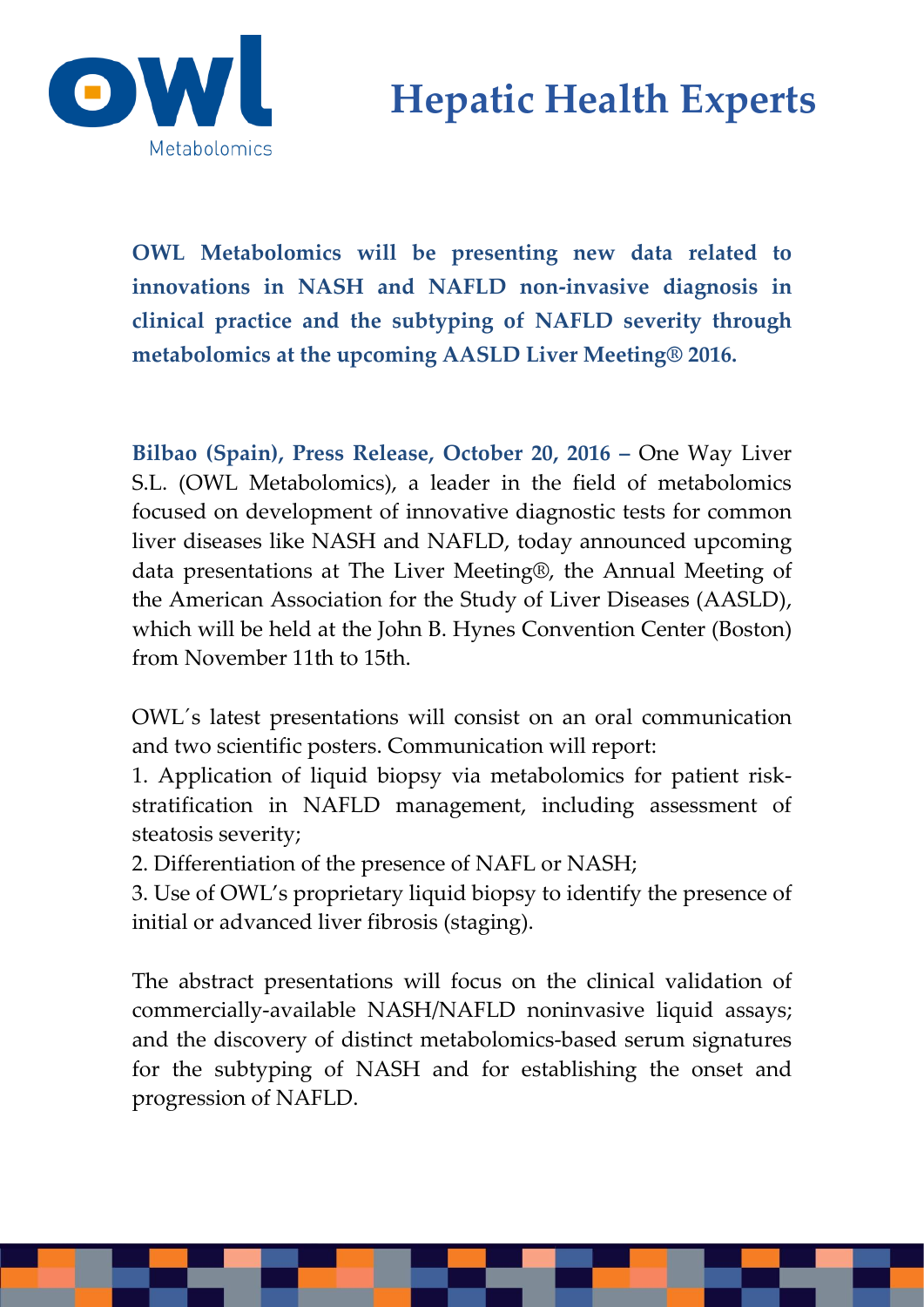## Specific OWL presentations include:

# **1 Oral Presentation:**

Sunday, November 13<sup>th</sup>, 1:15 pm-2:45 pm Parallel D (Session 5): NAFLD: Diagnosis and Natural History

**Title: Metabolomics in a liquid biopsy provides a noninvasive comprehensive NAFLD-diagnostic tool**

### **2 Posters:**

Saturday, November 12th, 2:00pm-7:30 m Session: Steatohepatitis: Clinical and Therapeutic

**Title: A non-invasive lipidomic test accurately discriminates NASH from steatosis and tracks evolution of the disease**

Sunday, November 13th, 8:00am-5:30pm Session: Steatohepatitis: Experimental II

**Title: Metabolomic classification of murine and human nonalcoholic fatty liver disease**

# **OWL Commercial Exhibit during AASLD:**

OWL Metabolomics will also be present at AASLD with a corporate display in the commercial exhibit space. Please plan on visiting OWL in **Booth #638** during The Liver Meeting.

OWL is pleased to arrange for you a detailed scientific discussion anytime during the Liver Meeting. If you or your team are interested in such a meeting, please contact Ms. Miriam Pérez (mperez@owlmetabolomics.com) to arrange for a specific meeting time.